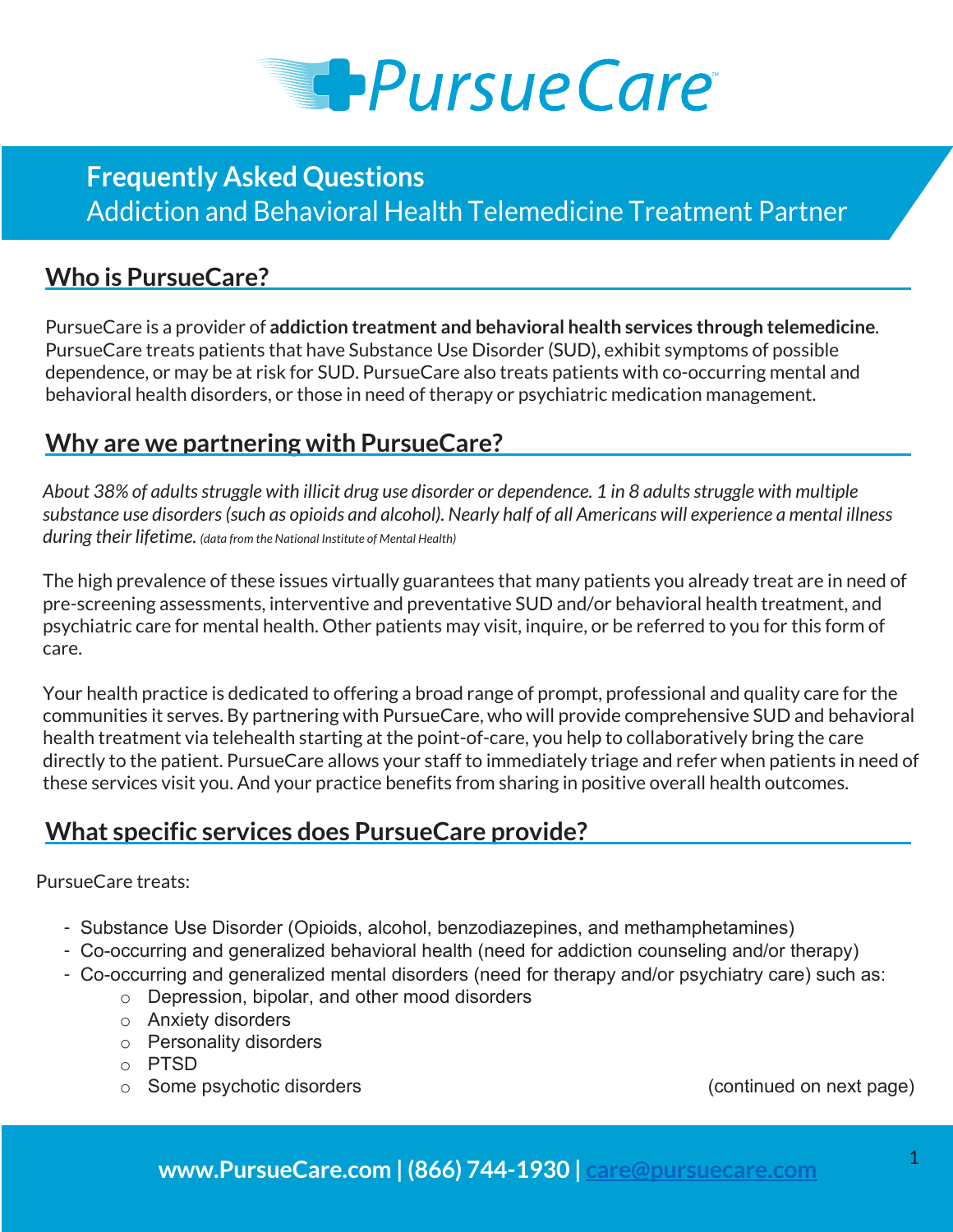

Services can be broken down into four core categories that may work together for a comprehensive approach, or may fill specific needs of the patient:

- 1. Medication-Assisted Treatment for SUD (most frequently Opioid Use Disorder)
- 2. Addiction Counseling and Behavioral Therapy (including pre-screening and assessment)
- 3. Psychiatric Medication Management
- 4. Mail-Order Pharmacy Services

Services are offered based upon a referral by your medical staff through an easy-to-access portal. PursueCare provides care coordinators that help to collaborate with your staff and the patient to transition and orient patients, and to case manage care once the patient has been established with PursueCare.

### **How do I refer a patient to PursueCare?**

Your medical staff can refer a patient in any of the following ways:

- 1. **Portal:** A unique portal can be accessed from on-site through PursueCare iPads, or any web browser by visiting https://pursuecare.com/portal
	- i. Most sites are set up to automatically login, no password required!
	- ii. If you are asked to login your site will be provided with a username and password
- 2. **Electronic intake form** This form can be accessed directly from any browser at https://www.pursuecare.com/intake/
- 3. **Email:** Referrals@PursueCare.com
- 4. **Phone:** 866-744-1930
- 5. **Fax:** 860-469-2555

Patients can be referred while they are on site at your center and connect directly with PursueCare clinical care staff on an iPad or their phone in an exam room. Patient sessions can also be scheduled ahead, if you know a patient with specific needs will be at your site on a certain day/time. **When in doubt, simply calling (866-744-1930) or emailing (care@pursuecare.com) our Care Coordinators is the best course of action. They will help to triage any emergent need during your business hours.**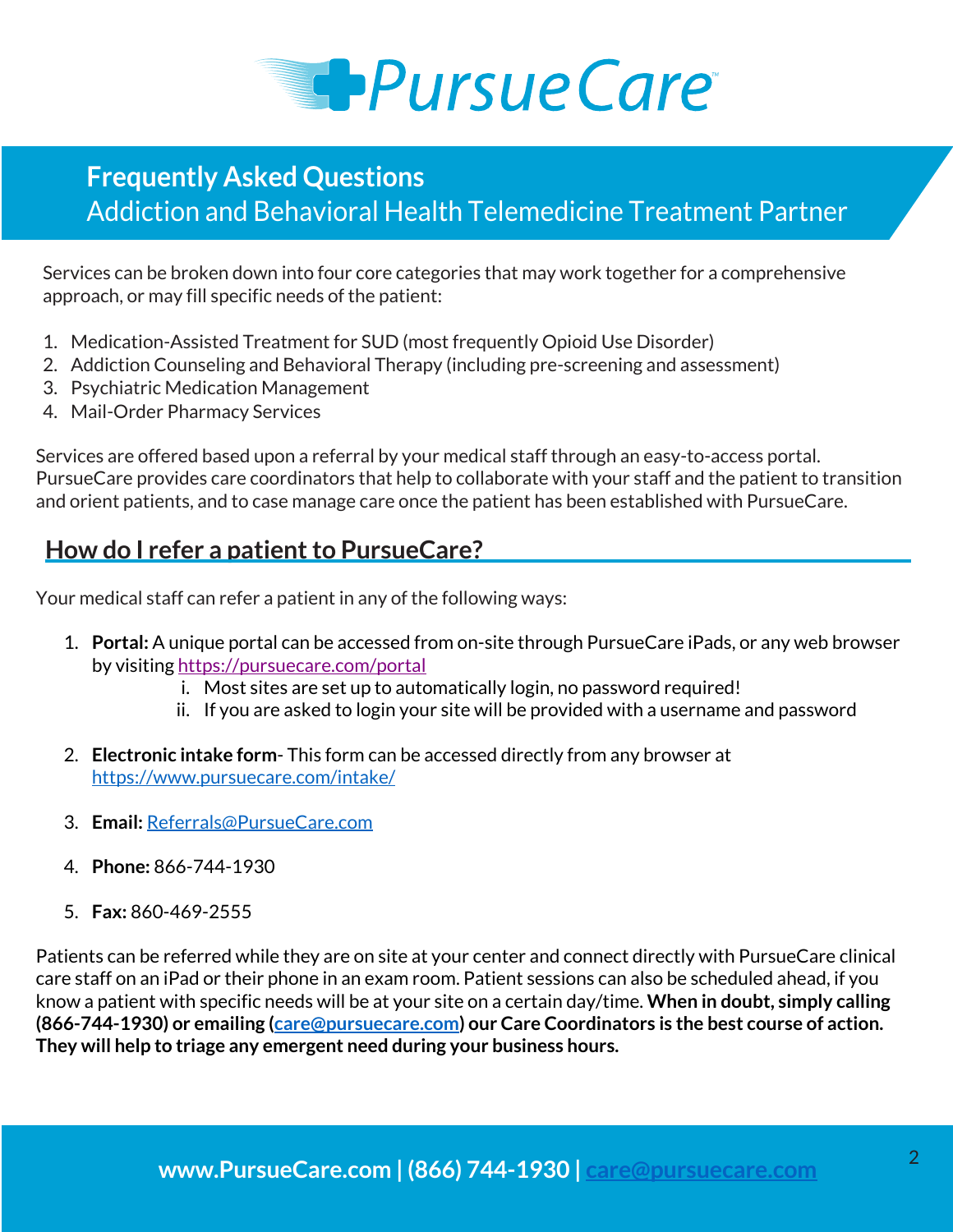

# **What does PursueCare need in a patient referral?**

We prefer if you provide as much demographic info and medical history as possible. This would include:

- the referral/order and initial diagnosis, if any;
- name, date-of-birth, and other contact information;
- insurance information;
- medical history and recent labs (toxicology, CBC, CMP, HIV, Hep-C) if any;
- any summary of care or treatment plan for the care you provided.

The portal intake form is easy-to-complete and allows you to provide additional information about the referred patient, including attaching records.

Ultimately, if you cannot provide information that is OK. We will do the work to get what we need.

### **Can my patients get started on their own?**

Yes, we have provided patient brochures and instructions on getting started that you can hand to patients. You can also direct any patient who contacts you that needs addiction or mental health care to our website.

However, PursueCare prefers and strongly suggests that you connect patients directly while they are still in your presence. This ensures continuity and better outcomes. If you conduct any screening, brief interview, and referral to our treatment ("SBIRT") while the patient is on-site, it is a billable event to many insurances.

# **When is PursueCare available and how quickly can patients be seen?**

PursueCare is available during your business hours and patients can be seen by a care coordinator and/or assessed by their clinical staff on the same day, often immediately while they are still on site. When patients cannot be assessed immediately, PursueCare coordinators will set them up for care at home.

# **What instructions should I provide patients?**

Patients can use their smart phones to connect to PursueCare. So, the best thing you can do is to talk them through starting addiction and/or mental health treatment while they are still in your presence. Then let them know it is something they can get started on right now, as well as do from home through their phone. You can provide patients with our instructional card and brochure for getting started.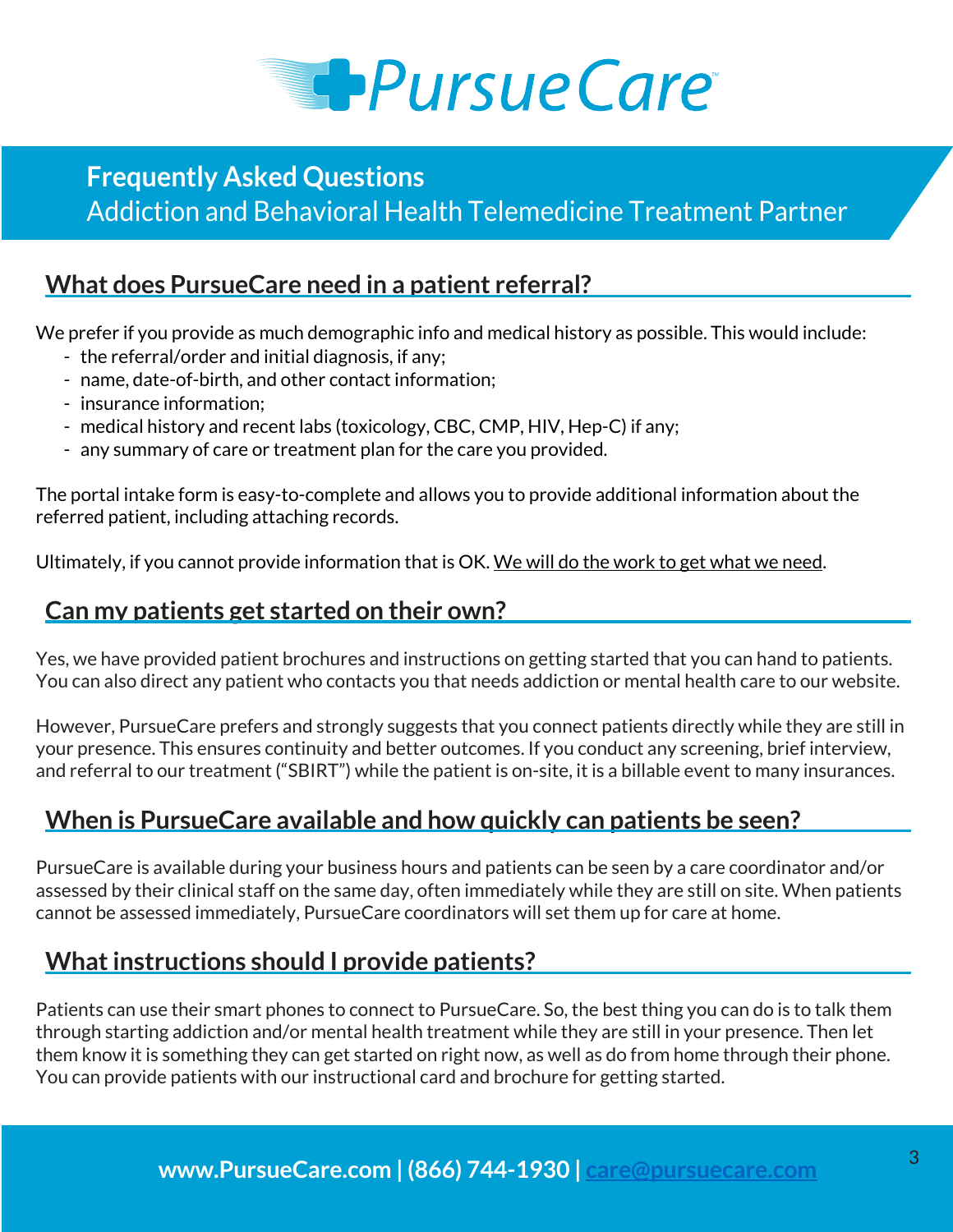

#### **How does PursueCare provide ongoing collaboration?**

**PursueCare will coordinate with you, and others.** We regularly collaborate and share critical treatment information with referring providers, drug courts, and others as necessary to ensure care alignment and coordination. With the patient's permission, we send care summaries that include:

- treatment plan
- diagnosis and symptomatology
- attendance/adherence
- toxicology screens
- medications prescribed

Information about PursueCare's treatment can be shared in the method that works best for you, such as by directly messaging into your EMR, establishing an automated record repository, or email.

**PursueCare will work around the patient's other existing addiction and mental health care.** If a patient is currently in other treatment programs that work for them (such as group therapy, NA/AA, a local therapist, or other medical treatment), they do not have to leave those programs to find benefit from PursueCare. We will work with and around those programs to ensure comprehensive care for every patient.

#### **Does this service cost us anything?**

No. PursueCare is an independent provider collaborating with you. Services are billed to patient insurance or the patient directly.

#### **Patient Experience**

All PursueCare patients start by registering on the smart phone app. Patients should have their insurance card and a photo ID available, but neither are required to start an evaluation. Any identification is sufficient, PursueCare does not need legal residency or other documentation to get started.

**PursueCare will establish the patient in care through care coordinators that introduce and help patients to navigate their treatment.** Patients can also get started on their own through the easy-to-follow instructions in the smart phone app.

PursueCare will transition patients to a higher level of care (residential program) where appropriate.